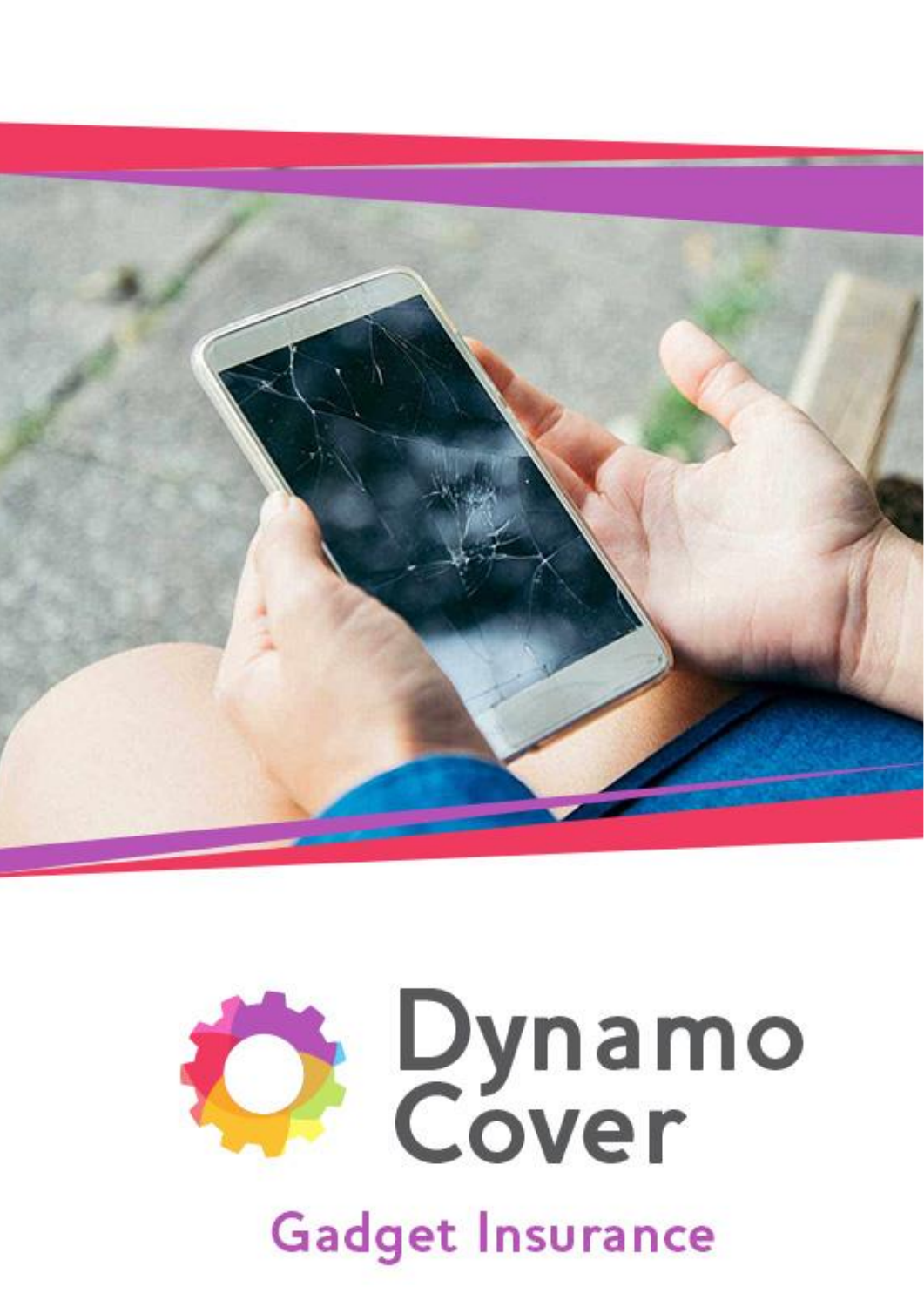# **Dynamo Gadget – AD/Theft/Breakdown and Loss**

About **Your** Insurance Welcome to **Your** Dynamo Gadget Insurance Policy Document.

This insurance is designed to protect **You** if **Your** gadget is accidently damaged, stolen or deliberately damaged by another person. It also provides cover if **Your** gadget suffers a mechanical or electrical **Breakdown** outside of the manufacturer's guarantee period.

This insurance was arranged by Dynamo Cover Limited. Dynamo Cover Limited is referred to as the **Administrator** in this Policy Document. Their contact details are: Dynamo Cover Limited, Cardiff House, Cardiff Road, Barry, CF63 2AW

The insurance is underwritten by Novus Underwriting Limited on behalf of Helvetia Schweizerische Versicherungsgesellschaft in Liechtenstein AG.

Helvetia Schweizerische Versicherungsgesellschaft in Liechtenstein AG of Herrengasse 11, Vaduz, FL-9490 Liechtenstein is regulated by the Financial Conduct Authority, Firm Reference No. 454140.

**D**etails can be checked on the Financial Services Register <https://register.fca.org.uk/> or by calling them on 0800 111 6768.

**Your** insurance is a 12-month policy. **Your** policy start date and **Your** period of insurance are shown on **Your** Insurance Schedule.

Understanding **Your** Policy: Please read this policy carefully and make sure **You** understand fully and comply with its terms and conditions. Failure to do so may jeopardise the payment of any claim which might arise and could lead to the policy becoming void.

All insurance documents and all communication with **You** about this policy will be in English.

The Insurance Contract: This Policy Document and **Your Insurance Schedule** are **Your** insurance documents and together they make up the contract between **You** and **Us**. It is important that **You** read this Policy Document carefully along with **Your** Insurance Schedule so **You** can be sure of the cover provided and to check that it meets **Your** needs.

Signed by Alex Mills, Managing Director, Dynamo Cover Limited

This policy will not be in force unless the correct premium has been received and it has been agreed by an authorised official of the Insurer and confirmation sent to **You** with the Insurance Schedule. The policy contains details of the Insurance cover **You** have bought, what is excluded from cover and the terms and conditions of this Insurance.

### **Important Information**

Changes in **Your** circumstances: The policy has been issued based upon information which **You** have given to the **Insurer** about **Yourself** and **Your** insured **Equipment**. **You** must tell the **Insurer** immediately of any changes to this information including any change of address. **You** must also notify the **Insurer** if **You** have been convicted of handling stolen goods, fraud, forgery, robbery, theft or if **You** have been declared bankrupt. If **You** do not reveal any relevant information the consequences may be that the policy is void and any claim **You** have, may be invalidated.

#### **Your legal rights:**

This Insurance is in addition to **Your** legal rights and is not to be substituted for the supplier's liability if the **Equipment** is found to be unfit for the purpose for which they were intended or are not as described or are not of satisfactory quality.

## **Eligibility for Cover:**

It is a condition precedent to **Our** liability under this insurance contract that the following matters are true and accurate:

- a) **You** must be aged 16 or over at the time of purchasing this insurance.
- b) **Your Equipment** must be less than 24 months old when **You** bought this insurance.
- c) **Your Equipment** must not have been lost, stolen or damaged before the start date of this insurance.
- d) **You** must own the **Equipment** to be insured, which must not have been purchased second hand, at auction or from an online auction website.
- e) **Your Equipment** must have been purchased within the United Kingdom, the Isle of Man or the Channel Islands.
- f) **Your** registered address must be in the United Kingdom, the Channel Islands or the Isle of Man, and must have been manufactured to a UK specification
- g) **You** must be a permanent resident in the United Kingdom, the Channel Islands or the Isle of Man.
- h) The **Equipment** to be insured cannot exceed a value of £2,000. (please check your schedule for details.)
- i) Within 14 days of taking out this policy, **You** must provide **Us** with:
	- a. Photographic evidence confirming the insured **Electronic Equipment** is not broken and in an operational state,
	- b. A description of the **Electronic Equipment You** wish to cover under this policy
	- c. If **Your Electronic Equipment** is a mobile phone, we require a photograph of **Your** IMEI number clearly displayed on **Your** mobile phone. **You** can obtain **Your** IMEI number by dialling \*#06# on **Your** phone; If **Your Electronic Equipment** is a tablet, laptop or another gadget then **You** can access the serial number in the settings menu of the **Electronic Equipment.**

If **You** do not meet the eligibility requirements above, **We** will not provide any cover under this policy.

Please contact the **Administrator** as soon as possible if **You** are unable to meet the eligibility requirements, or if **You** have any queries.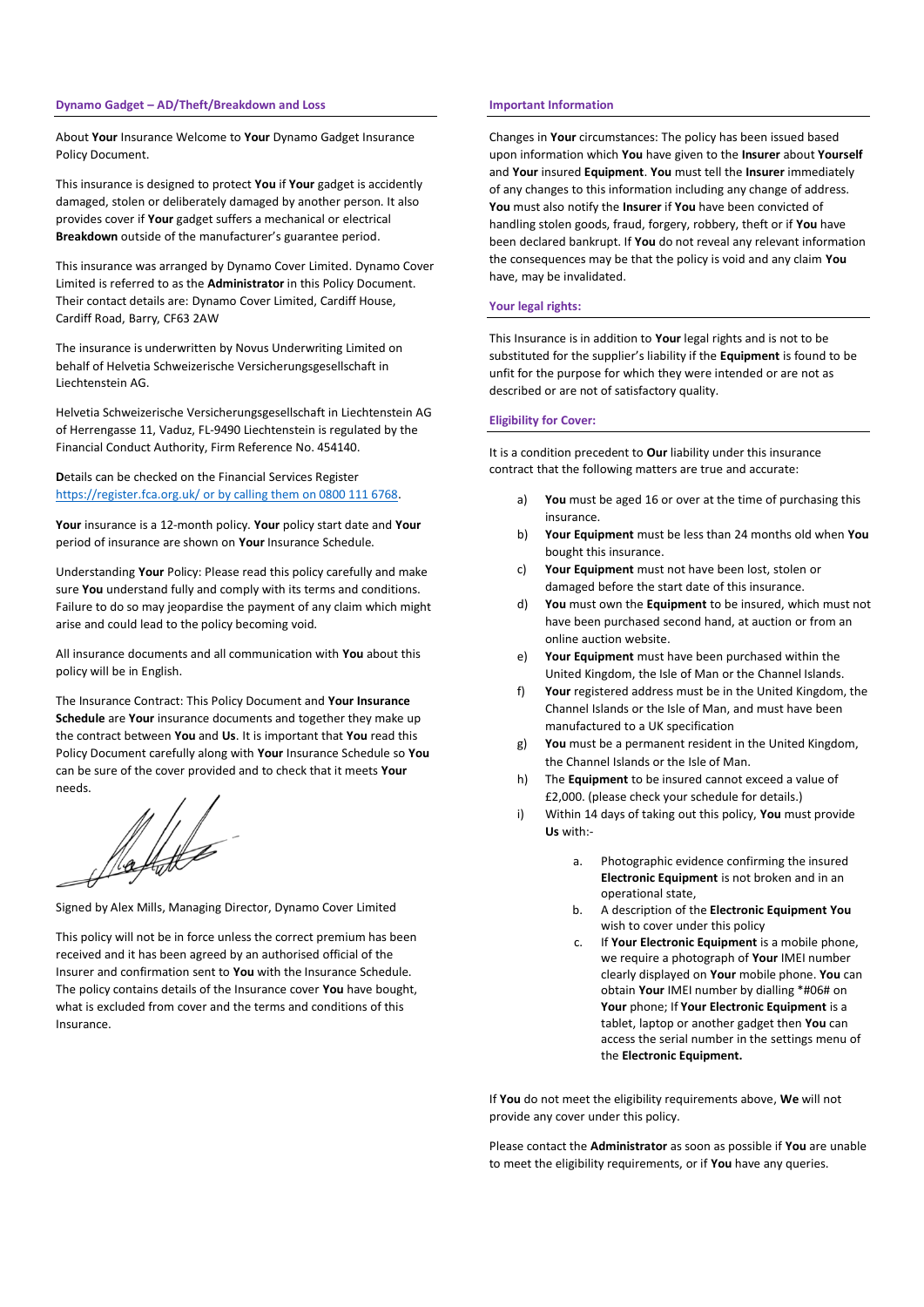### **Definitions**

Any word or expression to which a specific meaning has been attached will bear the same meaning throughout the policy and will appear in bold.

**Accidental Damage** means the unintentional, non-deliberate and unforeseen breakage or destruction of **Your Equipment** which results in the **Equipment** being unusable.

**Active War** means **Your** active participation in a **War** where **You** are deemed under English Law to be under instruction from or employed by the armed forces of any country.

**Administrator** means Dynamo Cover Limited, Cardiff House, Cardiff Road, Barry, CF63 2AW, Tel: 0330 22 34 604

**Breakdown** means the failure of any electrical or mechanical component in **Your Equipment** due to a sudden and unforeseen fault outside of the manufacturer warranty period, which causes **Your Equipment** to stop working in the way the manufacturer intended and which requires repair or replacement before the **Equipment** can be used again.

**Claims Administrator** means MB&G Insurance Services Limited, Cobalt Business Centre, Cobalt Park Way, Newcastle, NE20 9NZ

**Deferment Period**: The first 14 days from the inception of **Your** policy

**Equipment** means the item(s) insured by **Your** insurance policy, which can range from Smart Watches, Laptops, Phones, Tablets and many more. Please refer to **Your** Insurance Schedule for the full list of the **Equipment You** have insured. Only the **Equipment** specifically listed will be covered.

**Excess** means the first amount **You** will be required to pay towards each claim **You** make under this policy, the **Excess** selected will be shown on **Your Insurance Schedule**

**Evidence of ownership** means an original purchase receipt which includes the details of an item of **Equipment** or a similar document which provides proof that **You** own the **Equipment**. The **Equipment** cannot have been purchased second hand, at auction or from an online auction website.

**Insurance Schedule** means the document which names **You** as the policyholder and sets out what this policy covers **You** for. It will confirm the **Period of Cover**, the items of **Equipment** insured by this policy and the **Item Sum Insured**. **Your** Insurance Schedule will be replaced whenever **You** make any changes to the policy.

**Insured Event** is an accidental, unexpected or unforeseen event **Your** Insurance provides cover for. Depending on the level of cover **You** have, and coverages selected, the **Insured Event**s this policy includes cover for: **Accidental Damage**, Theft, Loss and **Breakdown** of the **Equipment**.

**Item Sum Insured** means the maximum **We** will pay in the event of a claim and in aggregate for the period of the insurance for that item of **Equipment**. This is the price **You** paid for the **Equipment** up to a maximum of £2,000 subject to a maximum of 2 claims within any period of insurance

**Nuclear risks** means Ionising radiation or contamination by radioactivity from any nuclear fuel or from any nuclear waste from the combustion of nuclear fuel or radioactive toxic explosive or other hazardous properties of any explosive nuclear assembly or nuclear component thereof.

**Period of Cover** means the period between the start date and end date stated on **Your** Insurance Schedule.

**Terrorism** means an act including, but not limited to, the use or threat of force and/or violence of any person or group(s) of persons, whether acting alone or on behalf of or in connection with any organisation(s) or government(s), committed for political, religious, ideological or similar purposes or reasons including the intention to influence any government and/or to put the public, or any section of the public, in fear.

**Violent and forcible entry** means the unlawful entry to a property or vehicle which is gained by violent means. For example, by forcing open a door or breaking a window to gain access.

**Unauthorised Calls, Texts or Data Use** means any calls, texts or data use made from **Your Equipment** after the time that it was lost or stolen, to the time that it was blacklisted by **Your** airtime provider.

**War** means: (a) **War**, invasion, acts of foreign enemies, hostilities (whether **War** be declared or not), civil **War**, rebellion, revolution, insurrection, military or usurped power, riot or civil commotion assuming the proportions of, or amounting to, an uprising, military or usurped power, or (b) Any act of terrorism, or (c) Any act of **War** or terrorism involving the use of, or release of, a threat to use any nuclear weapon or device or chemical or biological agent.

**You/Your/Yourself** means the individual or business specified on the Insurance Schedule who owns the insured **Equipment**, applied for this insurance and has paid the appropriate premium.

**We/Us/Our/Insurer** means Novus Underwriting Limited on behalf of Helvetia Schweizerische Versicherungsgesellschaft in Liechtenstein AG.

# **WHAT IS INSURED**

If an **Insured Event** occurs within the territorial limits as a result of any cause that is not excluded by this policy, the **Insurer** will, at its sole discretion:

- a) Pay the cost of the repair of the **Equipment** by a qualified repair engineer authorised by the **Insurer**; or replace the **Equipment** with **Equipment** of a similar specification;
- b) The Insurer will endeavour to replace the **Equipment** with **Equipment** of an identical specification but is not obliged to do so where this is not possible;
- c) The Insurer is not liable for the payment of Value Added Tax (VAT) where **You** are registered with HM Revenue and Customs for VAT;
- d) The Insurer will only pay for carriage costs within the UK. **You** must pay for any additional carriage costs if the **Equipment** needs to be collected and/or delivered outside the UK;
- e) The total liability of the Insurer for any claim will not exceed the Sum Insured value of the **Equipment** being claimed for.
- f) Where only a part or parts of **Your Equipment** have been lost, damaged or stolen, **We** will only repair or replace that part or parts.
- g) Where **Your** item of **Equipment** is a device where **You** are charged for **Unauthorised Calls, Texts or Data Use** and it is lost or stolen, **We** will refund the cost of any calls, texts or data used after the time it was lost or stolen to the time it was blacklisted by **Your** airtime provider. This is subject to **You** providing an itemised bill. The maximum **We** will pay for any one occurrence is £100

This is to certify that the **Insurer**, in consideration of the premium specified on **Your** insurance schedule, agrees to indemnify **You** on this insurance in respect of an **Insured Event**.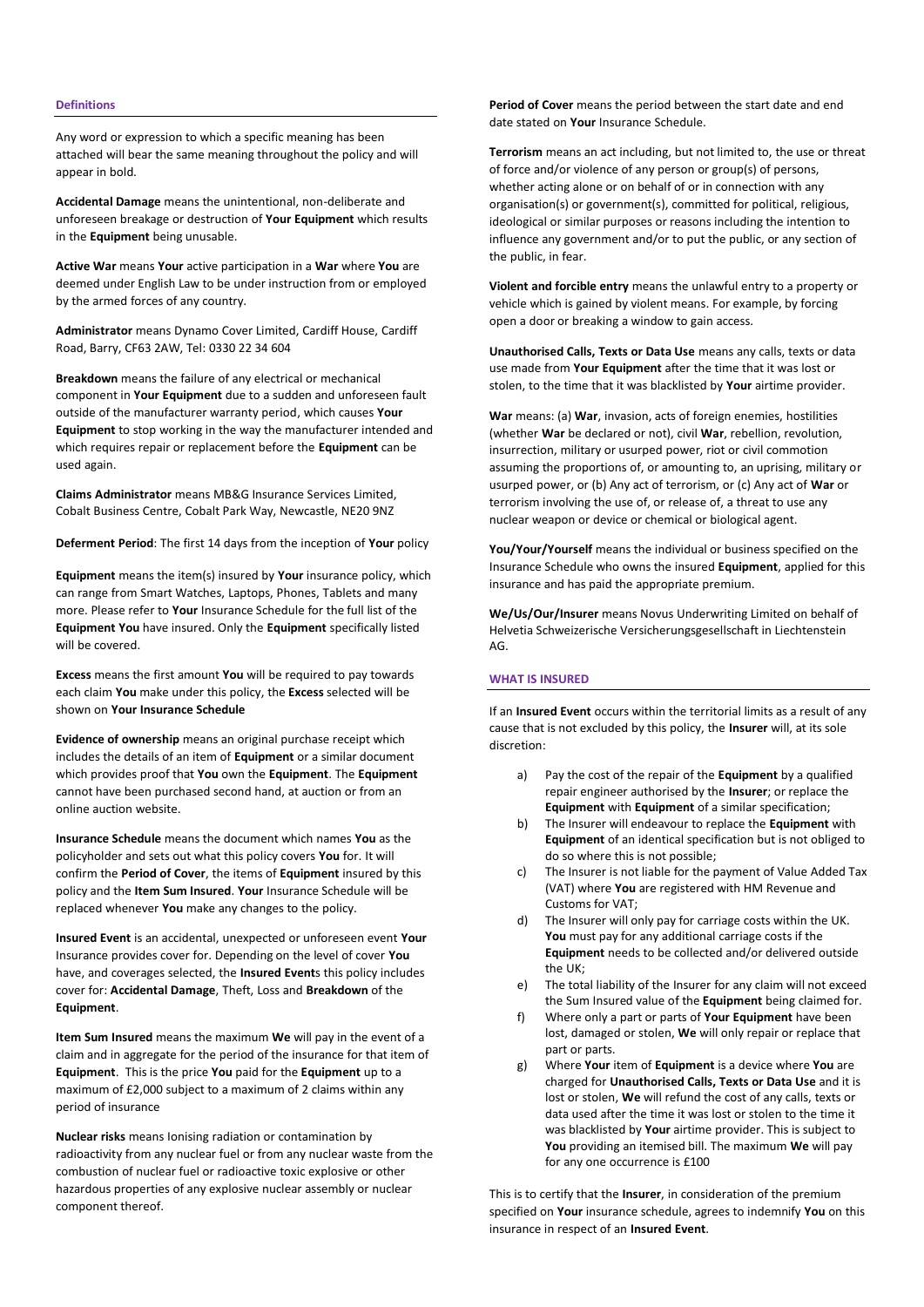## **General Conditions**

# **Locations Where Cover is Provided**

Cover applies in any country. However, a replacement or repair can only be dealt with once an item of **Equipment** is back in the United Kingdom, the Channel Islands or the Isle of Man and all repairs must be carried out by a repairer approved by **Us**.

### **Exclusions – What is not Covered**

# **Accidental and Malicious Damage**

**We** will not pay for any claim:

- a) Caused by **You** deliberately damaging or neglecting an item of **Equipment**;
- b) Caused by **You** not following the manufacturer's instructions;
- c) For the replacement of or adjustment to fittings, control knobs or buttons, batteries or aerials.
- d) Resulting from repairs carried out by a repairer not authorised by **Us**;
- e) If the IMEI or serial number cannot be determined from an item of **Equipment**, or if the IMEI or serial number has been tampered with in any way;
- f) Resulting from wear and tear or the gradual deterioration of performance; or
- g) For the cosmetic scratching, denting or marking of an item of **Equipment** which affects the appearance of that item but does not affect its performance or functionality in any way.
- h) For malicious damage unless the incident is reported to the police within 24 hours of **Your** discovery of the incident and **You** obtain a crime reference number from the police.

## **Breakdown**

**We** will not pay for any claim as a result of an **Insured Event** occurring as a result of

- a) Intentional act or wilful neglect or
- b) Intentional or reckless overloading of, or the imposition of any abnormal conditions on, the **Equipment**.
- c) Failure to observe manufacturer instructions such as placing the **Equipment** in a confined space to cause the **Equipment** to overheat.
- d) Routine servicing, inspection, maintenance or cleaning;
- e) Manufacturing defect or recall;

#### **Theft**

**We** will not pay for any claim:

- Of an item of **Equipment** is stolen from a motor vehicle (including a motorcycle) unless all windows and doors were closed and locked and the **Equipment** was concealed in a locked boot. Closed glove compartment (where the vehicle has windows and doors) and all security systems activated (A copy of the repairer's assessment and repair work invoice for the damage to the vehicle in gaining entry must be provided with any such claim);
- b) If an item of **Equipment** is stolen from an unoccupied premises, unless there is evidence of violent and forcible entry to the premises;
- c) If the incident is not reported to the Police within 24 hours of **Your** discovery of the incident and **You** do not obtain a crime reference number or lost property reference from the police.
- d) Any **Unauthorised Calls, Texts or Data Use** where the **Theft** or **Loss** has not been reported to **Your** airtime provider within 12 hours of the **Theft** or **Loss** occurring.

### **Loss**

We will not pay for any claim:

- Unless the incident is reported to the Police within 24 hours of **Your** discovery of the incident and **You** obtain a crime reference number or lost property reference from the Police. In the case of a lost property reference, **You** can also obtain this from a reporting service which is accredited by the Police, such as www.reportmyloss.com, which allows **You** to register a lost item. There may be a small cost involved in doing this which **You** will need to pay. If **Your** claim is successful then we will reimburse this cost.
- b) Involving a mobile phone, unless the loss has been reported to the network provider within 24 hours of discovery of the incident.
- c) Where reasonable precautions have not been taken to prevent the Accidental Loss of **Your Equipment.**
- d) Where the **Equipment** is a laptop computer.
- e) Any **Unauthorised Calls, Texts or Data Use** where the **Theft** or **Loss** has not been reported to **Your** airtime provider within 12 hours of the **Theft** or **Loss** occurring.

#### **General Exclusions applicable to all types of cover**

**We** will not provide any cover for:

- a) Any clam occurring within the **Deferment Period**
- b) Any claim if **You** do not meet the eligibility requirements for this policy.
- c) Damage or theft as a result of **You** not taking care of an item **Equipment**.
- d) Any claim which happens while an item of **Equipment** is in the possession of anyone other than **You.**
- e) Drones are not eligible for cover under this policy.
- f) Any claim which is covered under the warranty or guarantee provided by the manufacturer or retailer.
- g) Additional **Equipment** or accessories which are used with an item of **Equipment**.
- h) Any claim resulting from the failure of an item of **Equipment** to correctly recognise or process any calendar date or time.
- i) Value added tax (VAT) if **You** are registered for VAT with HM Revenue and Customs.
- j) Any additional carriage costs if an item of **Equipment** needs to be collected from, or delivered to, an address outside the United Kingdom, Chanel Islands or Isle of Man.
- k) Any costs or expenses which are not directly associated with the incident which caused the claim. For example, the cost of replacing any data or software which was stored on an item of **Equipment**.
- l) Reconnection costs or subscription fees of any kind.
- m) Any loss other than the cost of repairing or replacing an item of **Equipment**.
- n) Any liability arising out of **Your** use or ownership of an item of **Equipment**, including any illness or injury resulting from it.
- o) **War** or acts of Terrorism.
- p) **You** engaging in active **War**.
- q) **Nuclear risks**.
- r) Damage resulting from pressure waves caused by aircraft or other aerial devices travelling at sonic or supersonic speeds.
- s) **We** shall not provide any benefit under this contract of insurance to the extent of providing cover, payment of any claim or the provision of any benefit where doing so would breach any sanction, prohibition or restriction imposed by law or regulation.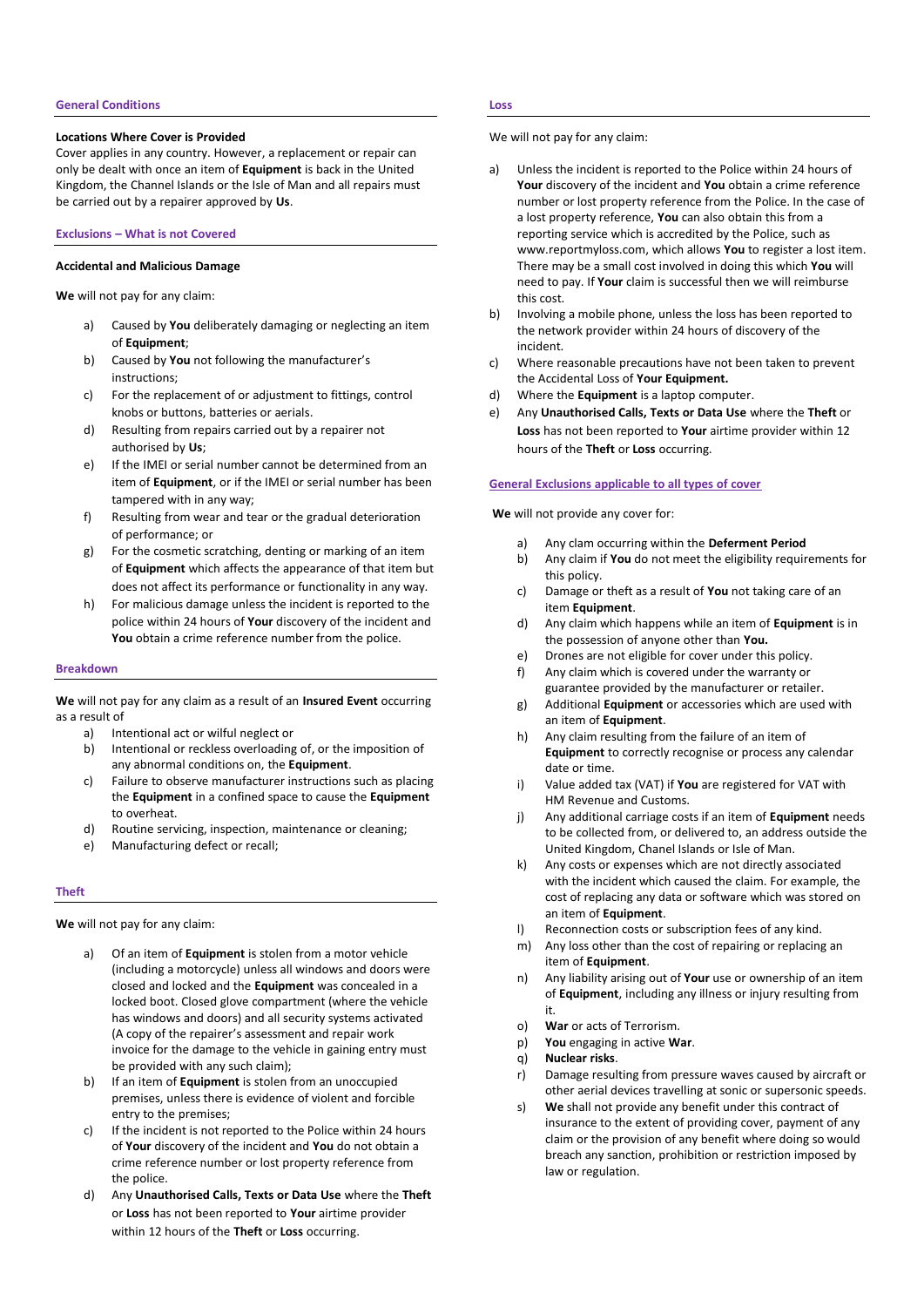#### **How to make a Claim**

All Claims are required to be submitted online using the claims form via the **Claims Administrators** website

# • [www.mbginsurance.co.uk/claims/gadgets/](http://www.mbginsurance.co.uk/claims/gadgets/)

If you have any problems completing the claims form, or any queries please do not hesitate to contact the **Claims Administrator on**: -

- Email[: claims@mbginsurance.co.uk](mailto:claims@mbginsurance.co.uk)
- Tel: 0191 258 6378.

### **Claims Conditions**

**You** must comply with the following conditions. If **You** fail to do so and this affects the ability of the **Claims Administrator** to fully assess **Your** claim, **We** may not pay **Your** claim or any payment could be reduced.

- a) All claims must be reported to the **Claims Administrator** as soon as possible. If a delay in reporting your claim leads to interests of the Insurer being prejudiced, your claim may be reduced or declined as a consequence. **You** must complete a claim form (in full) and provide at **Your** own expense, any information and assistance which the **Claims Administrator** requires to establish the amount of any payment under **Your** insurance. **You** must provide evidence of ownership of an item of **Equipment** to support any claim, and any other receipts or documents that the **Claims Administrator** may request. If **You** cannot provide evidence of ownership, **Your** claim will not be valid.
- b) All thefts and any malicious damage must be reported to the police within 24 hours of **Your** discovery of the incident. **You** must provide
- c) the **Claims Administrator** with a crime reference number.
- d) If an item of **Equipment** is damaged, **You** must provide the item for inspection and repair.
- e) If an item of **Equipment** is found after the **Claims Administrator** has settled a claim for the theft of an item, **You** must inform the **Claims Administrator** and return the item. **We** will pay the cost of returning the item.

### **Manufacturer's Warranty:**

If an item of **Equipment** is damaged or suffers a **Breakdown** and is still within the manufacturer's warranty period, **You** should follow the warranty returns process specified by the manufacturer.

If any repairs authorised under this insurance invalidate the manufacturer's warranty, **We** will repair or replace an item of **Equipment** in accordance with the terms of the manufacturer's warranty for the unexpired period of the manufacturer's warranty. Other Insurance/Subrogation: If, at the time of a valid claim under this policy, there is another insurance policy in force which covers **You** for the same loss or expense, **We** may seek a recovery of some or all of **Our** costs from the other **Insurer**. **You** must give **Us** any help or information **We** may need to assist **Us** with **Our** loss recoveries.

**You** may be asked to provide details of any other contract, guarantee, warranty or insurance which applies to an item of **Equipment**.

## **Fraudulent Claims or Misleading Information**

**We** take a robust approach to fraud prevention in order to keep premium rates down so that You do not have to pay for other people's dishonesty. If any claim made by You or anyone acting on Your behalf under this insurance is fraudulent, deliberately exaggerated or intended to mislead, **We** may:

- a) Not pay **Your** claim; and
- b) Recover (from **You**) any payments **We** have already made in respect of that claim; and
- c) Terminate **Your** insurance from the time of the fraudulent act; and
- d) Inform the police of the fraudulent act. If **Your** insurance is terminated from the time of the fraudulent act, **We** will not pay any claim for any incident which happens after that time and may not return any of the insurance premium(s) already paid.

### **Replacement Equipment**

**We** will attempt to replace an item of **Equipment** with an identical new or fully refurbished item of the same age and condition, but it may not be the same colour.

In the unlikely event that this is not possible, the **Administrator** will provide **You** with a new or fully refurbished item of a comparable specification or the equivalent value at time of claim, taking account of the age and condition of an item of **Equipment** immediately before **Your** claim.

# **CANCELLATION**

**You** have the right to cancel this policy within 14 days of the date **You**  purchased the policy or when **You** received the policy documents, if this is later. This is known as **Your** cooling off period. **You** do not need to provide a reason for cancellation, and **We** will provide a full refund of any premium paid minus a £15.99 administration fee, unless **You** have made a claim or there has been an incident likely to result in a claim.

Thereafter **You** may cancel the insurance cover at any time by informing **Your Administrator** however no refund of premium will be payable.

### **Cancellation by Us**

**We** may at any time cancel any insurance policy by giving 30 days' notice in writing, where there is a valid reason for doing so. A cancellation letter will be sent to **You** at **Your** last known address. Valid reasons may include but are not limited to: -

- a) Non-payment of premium;
- b) Threatening and abusive behaviour;
- c) Failure to provide documents;
- d) Non-compliance with policy terms and conditions.

If **We** cancel **Your** policy, **We** will provide a refund of **Your** premiums less a charge for the cover already provided, unless the reason for cancellation relates to Fraud.

If **You** are unable to meet the photo validation requirements in order to receive the cover benefits of this policy, then **Your** policy may be cancelled and a £15.99 administration fee will deducted from **Your** premium refund.

### **COMPLAINTS PROCEDURE**

It is the intention to give **You** the best possible service but if **You** do have any questions or concerns about this insurance or the handling of a claim **You** should follow the Complaints Procedure below: -

## SALE OF THE POLICY

Dynamo Cover Limited – Complaints Cardiff House, Cardiff Road, Barry, CF63 2AW, Tel: 0330 22 34 604 Email[: complaints@dynamocover.com](mailto:complaints@dynamocover.com)

If **Your** complaint about **Your** claim cannot be resolved by the end of the third working day, Dynamo Cover Limited will pass it to: Novus Underwriting Ltd, 4th Floor, 34 Lime Street, London, EC3M 7AT Email: [complaints@novusunderwriting.com](mailto:complaints@novusunderwriting.com)